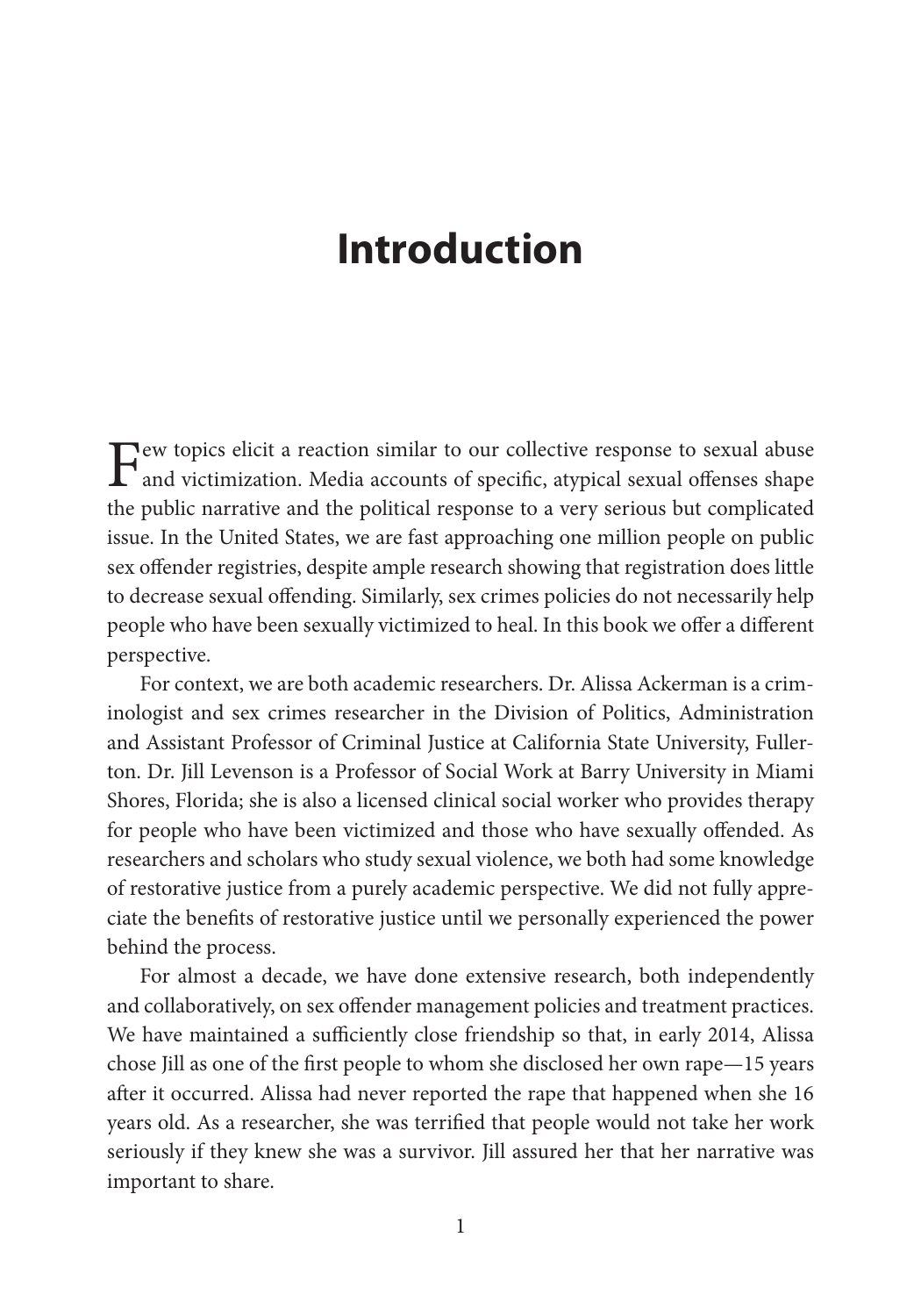## 2 *Introduction*

In early 2016, Alissa was planning to visit South Florida, where she grew up. Jill, who resides in South Florida, invited Alissa to speak to the clients in her treatment program, not as a sex crimes expert, but as a survivor. The first session proved to be transformative for many of the participants, including Alissa. Without that invitation, the processes that subsequently unfolded, including the writing of this book, would never have occurred. Since that first session, Alissa has been back to meet the clients in Jill's treatment program six times. She started volunteering her time with other clinicians to bring the vicarious restorative justice process described in this book to their clients.

 People convicted of sex crimes inspire little sympathy. But the reality is that many of them were victims of various maltreatments and family dysfunction in their own youth, and this early adversity shaped their distorted thinking, inspired maladaptive coping mechanisms (including violence), interfered with attachment and bonding, provided little modeling of healthy relationship skills (including empathy), and diminished their self-regulation capacities. The research is clear: people who commit sex crimes have much higher rates of adverse childhood experiences than the general population, and these events change the neurochemistry of the brain, leading to poorer functioning in adulthood. This is not an excuse for assaultive behavior; rather, it helps us understand how interpersonal violence develops, so that we can inform our prevention and intervention strategies accordingly.

We hope this book offers you a new perspective. Perhaps the processes described here have crossed your mind before. If so, it is our hope that this work offers answers to questions you have had while providing inspiration to try something new. We acknowledge and respect that restorative justice practices are not for everyone. We ask only that you keep an open mind as you read.

Restorative justice is a paradigm under which various practices exist. Chapter 1 explores traditional restorative justice and summarizes the values inherent within most, if not all, restorative practices. We then examine the use of restorative justice with crimes of a sexual nature, while documenting the diverse needs of those who have been sexually victimized and those who have perpetrated such acts. It should come as no surprise that there are concerns about using restorative justice in sex crimes cases. Much of this concern stems from the fact that little empirical research has been conducted to determine whether such practices are effective. However, the general restorative justice literature shows positive outcomes, including significant decreases in post-traumatic stress for crime survivors and decreased recidivism for those who commit crimes. We conclude the chapter by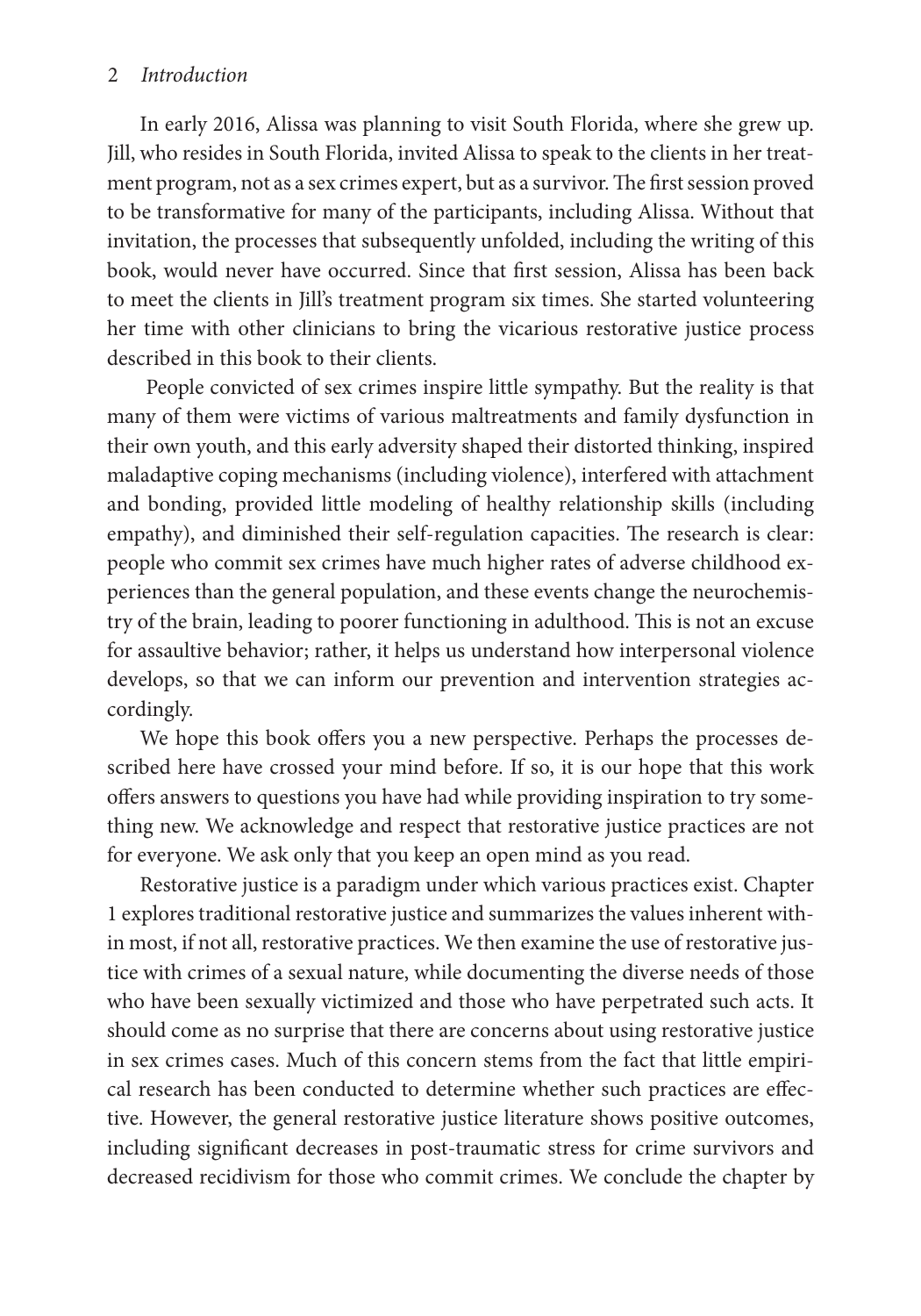calling attention to recent conversations by celebrities about the use of restorative justice in these types of cases. Concerns notwithstanding, there is clearly some reason to believe that restorative justice practices, when conducted appropriately and sensitively, would be helpful for sex crimes survivors.

Chapter 2 makes the case for vicarious restorative justice. It provides a narrative of Alissa's first visit with Jill's clients and reflects on that session's outcome for all of us. We then turn to the concept of victim impact panels and whether such experiences are effective before making the case for vicarious restorative justice, using *The Sycamore Tree Project* as an example to explain the use of surrogate victims in in-prison restorative justice programming. Next, we turn to the importance of using a trauma-informed vicarious restorative justice process in courtmandated programs for treating individuals who have sexually offended.

Chapter 3 details how experiencing sexual victimization leads to disconnection, which affects trauma survivors in multiple ways. It has the potential to bias our relationships and impact our experiences. It can even result in the trauma survivor disconnecting from his or her body. The formal criminal justice system can fuel disconnection. Using the stories and experiences of two survivors with completely different narratives, we show that, despite contrasting histories, their outcomes were quite similar.

Chapter 4 provides examples of how disconnection also fuels the perpetration of sexual victimization. We begin by summarizing some of the theoretical underpinnings of sexual abuse, while focusing on the fact that people who commit sex crimes have higher rates of childhood adversity and trauma than those who do not offend. The very policies we use to manage those who have been convicted of sex crimes also fuel disconnection. We outline the impetus for and the development of modern sex crimes polices before concluding with the argument that a more reasoned and empirically-derived policy platform be considered.

Chapter 5 urges the reader to consider that a paradigm shift is needed to change the dialogue around sexual abuse and concepts of justice. We argue that the conversation must shift from punishment and management to restorative and transformative justice. We stress the importance of this necessary change by utilizing a survivor-centered perspective. Indeed, current criminal justice practices often deny crime victims the very experiences they need to heal. While recognizing that this is not always in the purview of the justice system, we question how judicial processes might help all parties find healing and closure.